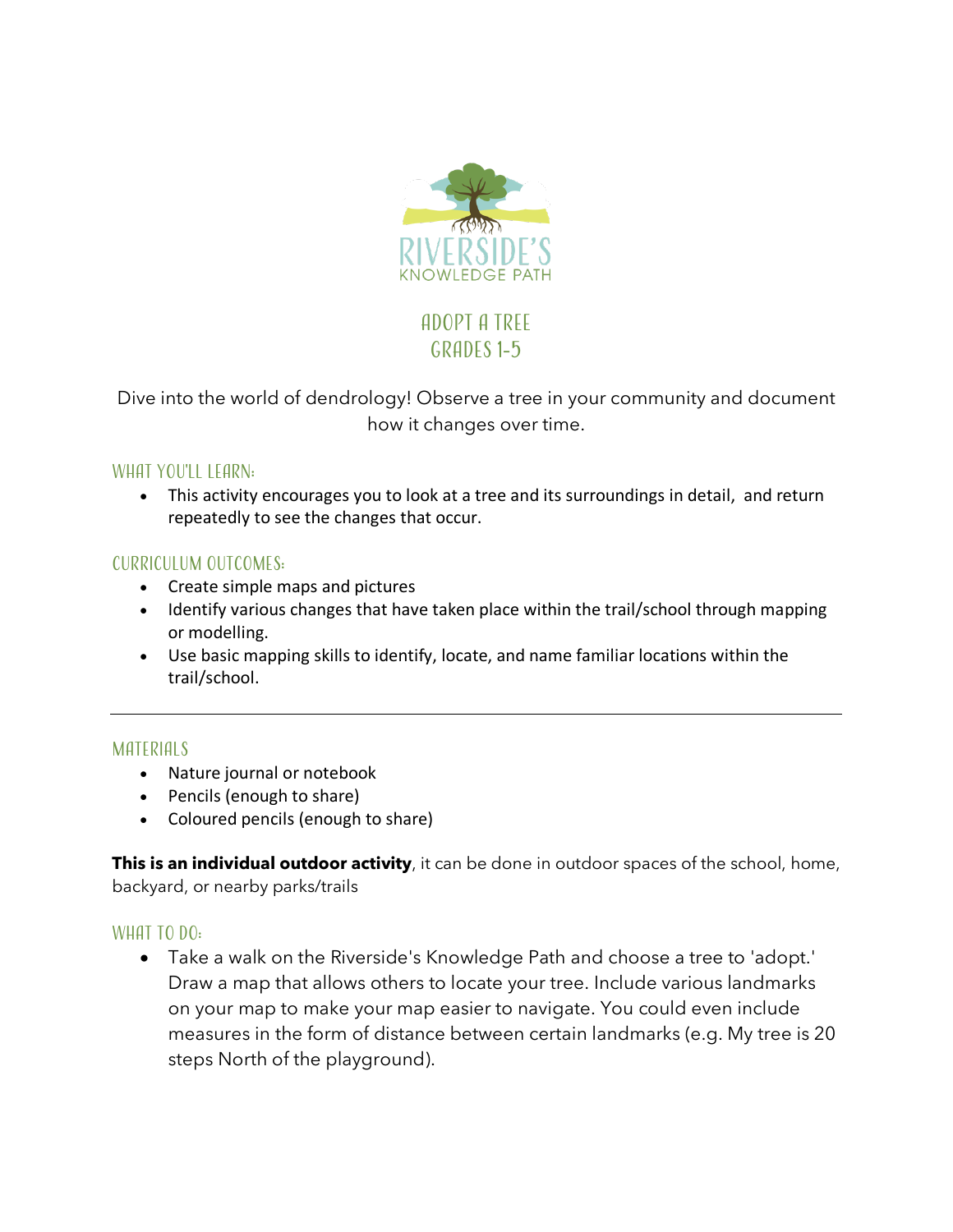- What does your tree look like? Observe details such as height, colour, and other elements such as shape or line on the branch, leaves. How does it look? Is it healthy, or does it appear dead or damaged? Are all the branches whole, or are some missing sections? Does the tree have leaves, needles, or neither? Anything else?
- Try to identify the type of tree. If you need a little extra help with your identification, upload a photo of your tree to the website, inaturalist.org
- Sketch the tree from different perspectives (ie. like from the eye of birds, insects, worms, flowers, sky etc.)
- Find out if there are any animals or other species on or near the tree? Are there any signs of animal/insect or other species on the tree or in the general area? If yes, what?
- With an "eagle's eye", describe how does the natural area surrounding the tree looks like? Are there other trees nearby? Is it a wet or dry environment? Is the tree in a forest or in a more urban environment?
- Do some bark and/or leaf rubbings and keep it as a record in your nature journal.
- Do you have any questions for or about the tree? Do you want to find out something else about the tree?
- Write your knowledge, feelings and emotions about your tree on your nature journal or on paper. Maybe close your eyes and touch the tree, then ask yourself how that makes you feel.

## Assessment:

- Evaluate learners on their attention to detail by explaining the tree and its nearby environment.
- Evaluate how the learners map their tree for others to find and demonstrate their concept of directions.

## Extensions:

• Return to the tree regularly and note any changes or things that remained the same. Observe the area again for new animal signs or differences in the surroundings. Record your observations in the nature journal and analyze the changes with changes in weather or other factors. What do you think might be causing these changes?

### Credit/References:

This activity has been modified from the Stony Brook-Millstone Watershed Association nature journaling activity developed by Elizabeth Thompson